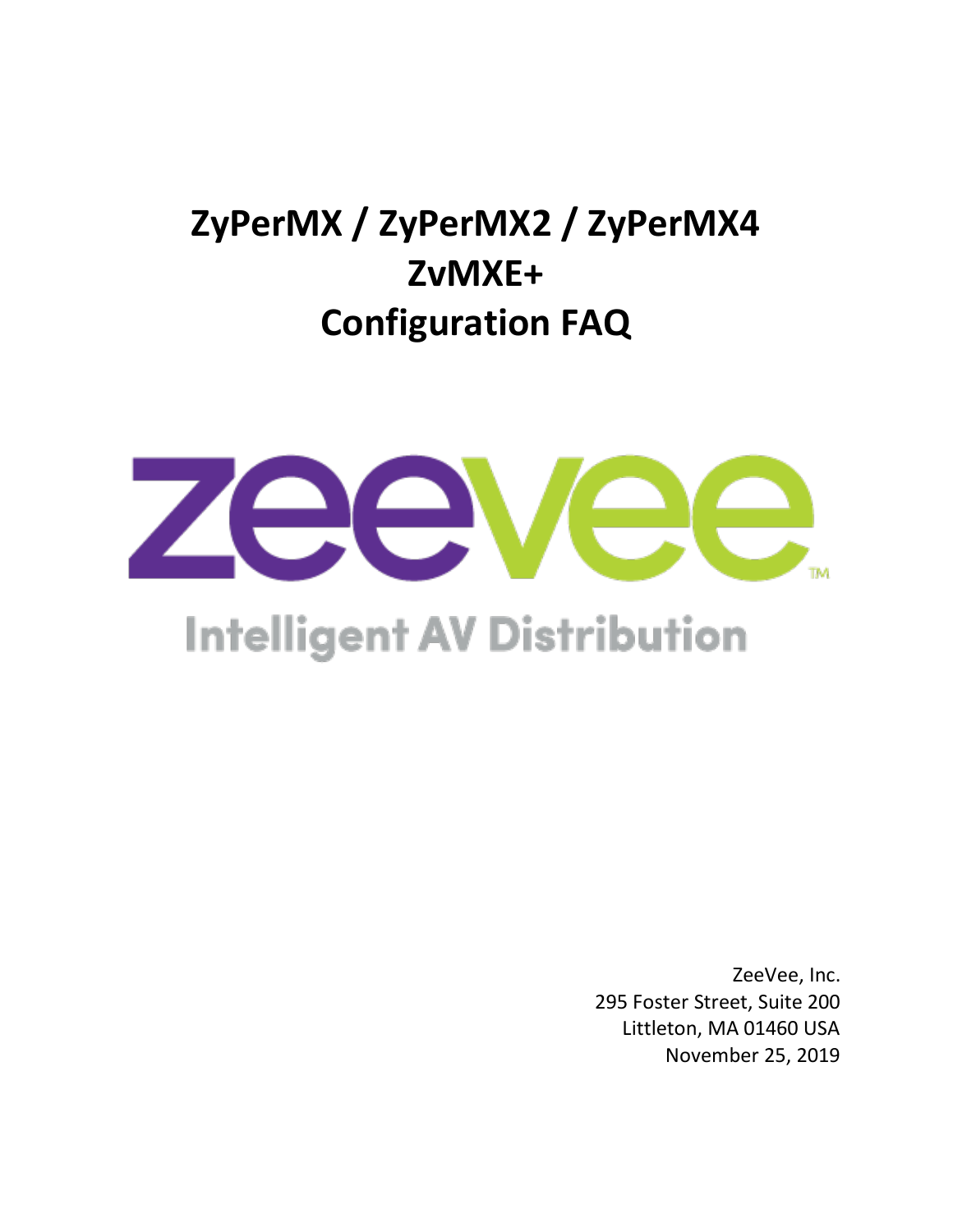

#### Table of Contents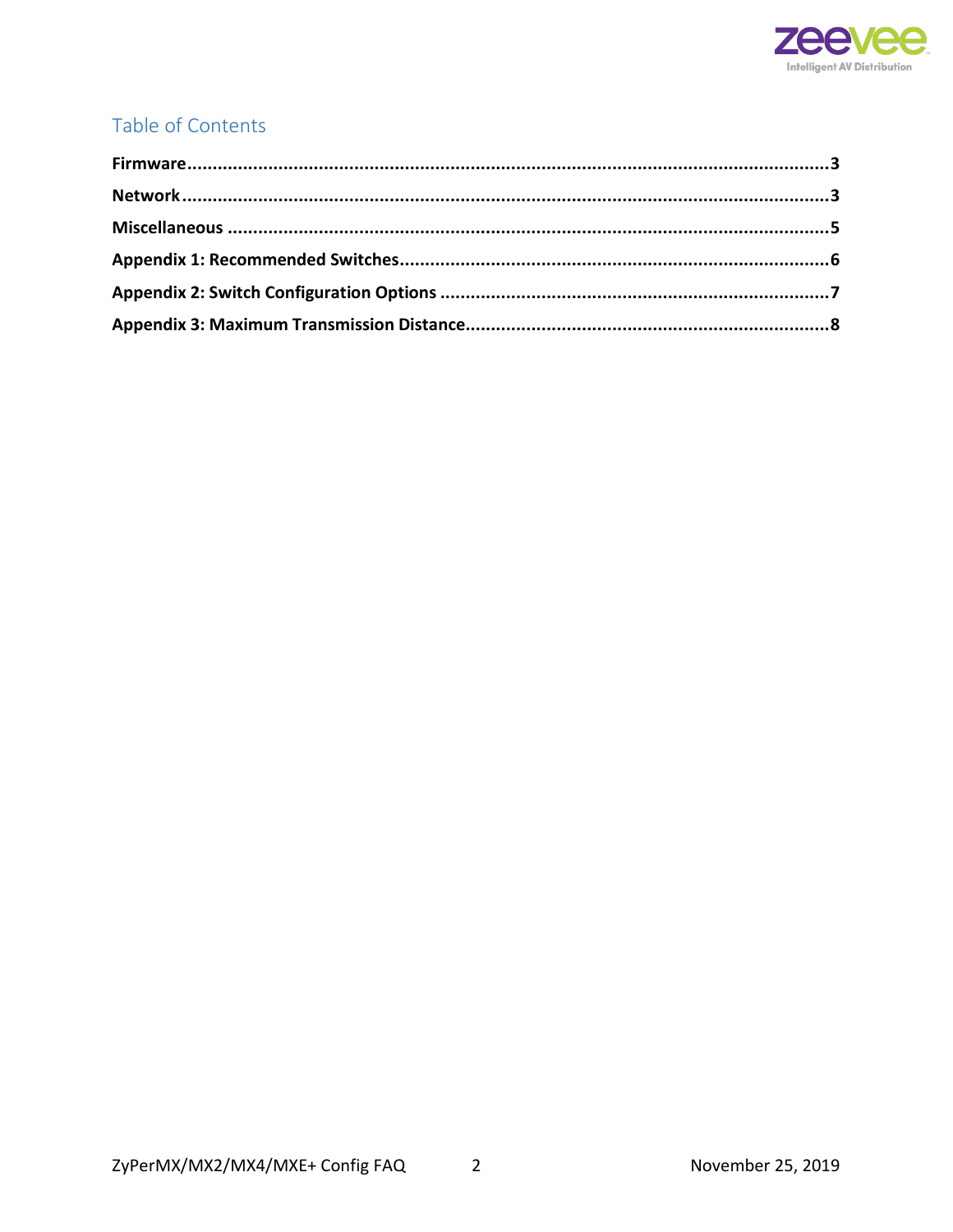

#### <span id="page-2-0"></span>Firmware

**Question:** What is the current firmware release for the ZyPerMX?

**Answer:** The current firmware release can be found and downloaded from the ZeeVee website:

<https://www.zeevee.com/support/firmware-updates/zypermx/>

- **Question:** What is the current firmware release for the ZyPerMX2 and ZyPerMX4?
- **Answer:** The current firmware release can be found and downloaded from the ZeeVee website:

<https://www.zeevee.com/support/firmware-updates/zypermx4/>

**Question:** What is the current firmware release for the ZvMXE+? **Answer:** The current firmware release can be found and downloaded from the ZeeVee website:

<https://www.zeevee.com/support/firmware-updates/zvmxe-plus/>

Note: The ZvMXE+ will automatically check for firmware updates whenever connected to the Internet.

#### <span id="page-2-1"></span>Network

- **Question:** In a Point to Point environment how should the MX/MX2/MX4 and MXE+ be configured?
- **Answer:** First, on the networking front be sure that both the MX/MX2/MX4 and MXE+ are set for static IP with addresses on the same subnet. ZeeVee would recommend RTP for P2P installations. RTP has more timing and synchronization information built into the protocol. In addition, AAC audio is lower bitrate wise than LPCM and that also helps.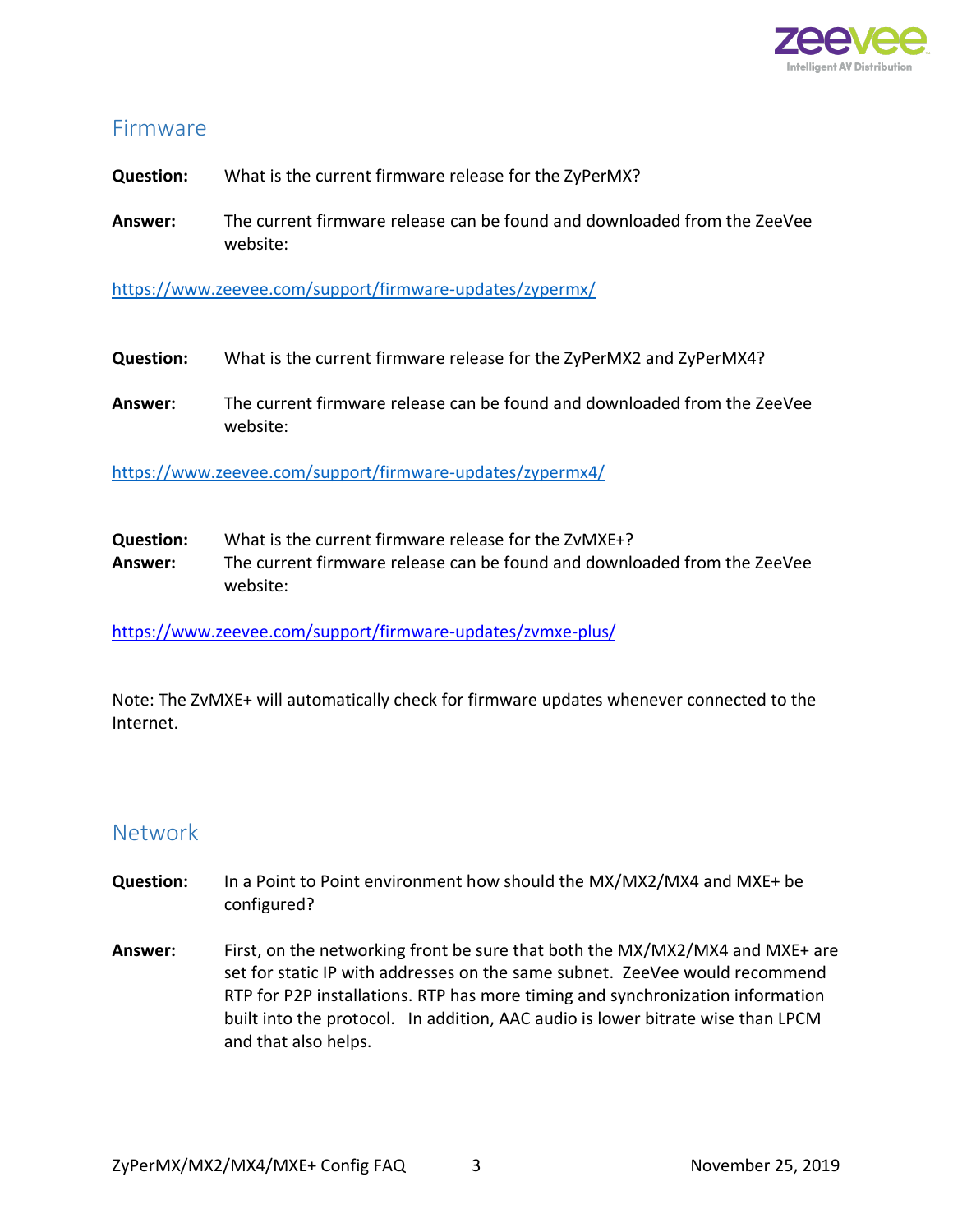

| <b>Question:</b> | In a network environment how best should the MX/MX2/MX4/MXE+ be<br>configured?                                                                                                                                                                                                                                                                                                                                                                                                                     |  |  |
|------------------|----------------------------------------------------------------------------------------------------------------------------------------------------------------------------------------------------------------------------------------------------------------------------------------------------------------------------------------------------------------------------------------------------------------------------------------------------------------------------------------------------|--|--|
| Answer:          | In a network environment, the MX/MX2/MX4 should be configured for UDP and<br>multicast.                                                                                                                                                                                                                                                                                                                                                                                                            |  |  |
| <b>Question:</b> | How does channel beaconing work?                                                                                                                                                                                                                                                                                                                                                                                                                                                                   |  |  |
| Answer:          | The ZV channel beacon uses the 239.13.1.19 multicast address. (Port 21217)<br>The MX/MX2/MX4 uses this address to publish its channels across the network.<br>In a single layer 2 network this should always work. In a routed layer 3 network,<br>this multicast address needs to be added to the router's forwarding table<br>explicitly. By default, routers will not forward this address. The actual command<br>to do this varies by router.                                                  |  |  |
| <b>Question:</b> | What is included in the beacon signal?                                                                                                                                                                                                                                                                                                                                                                                                                                                             |  |  |
| Answer:          | The beacon includes the multicast group, port and source IP address.                                                                                                                                                                                                                                                                                                                                                                                                                               |  |  |
| <b>Question:</b> | What other Network protocols are required to support the<br>ZyPerMX/MX2/MX4/MXE+?                                                                                                                                                                                                                                                                                                                                                                                                                  |  |  |
| Answer:          | For an installation of more than a couple of MX sources, the layer 2 Ethernet<br>switch needs to be a smart switch that supports IGMP and multicast traffic<br>management. Again, the actual configuration commands vary by vendor.<br>(See Appendix 2 for additional switch configuration settings)                                                                                                                                                                                               |  |  |
| <b>Question:</b> | Should every MX/MX2/MX4 stream in the system be configured with a different<br>multicast address?                                                                                                                                                                                                                                                                                                                                                                                                  |  |  |
| Answer:          | Each MX/MX2/MX4 stream needs to be configured for a different multicast<br>address for proper stream bandwidth management. Network switches filter<br>based on the IP multicast address only. If multiple MX's are configured with the<br>same multicast address with different ports, all the packets with that multicast<br>address will be forwarded to any MXE+'s tuned to any one of those channels.<br>This will overwhelm the Ethernet processing on the MXE+ and cause video<br>artefacts. |  |  |

**Question:** What is the range of multicast addresses that can be used by the MX/MX2/MX4?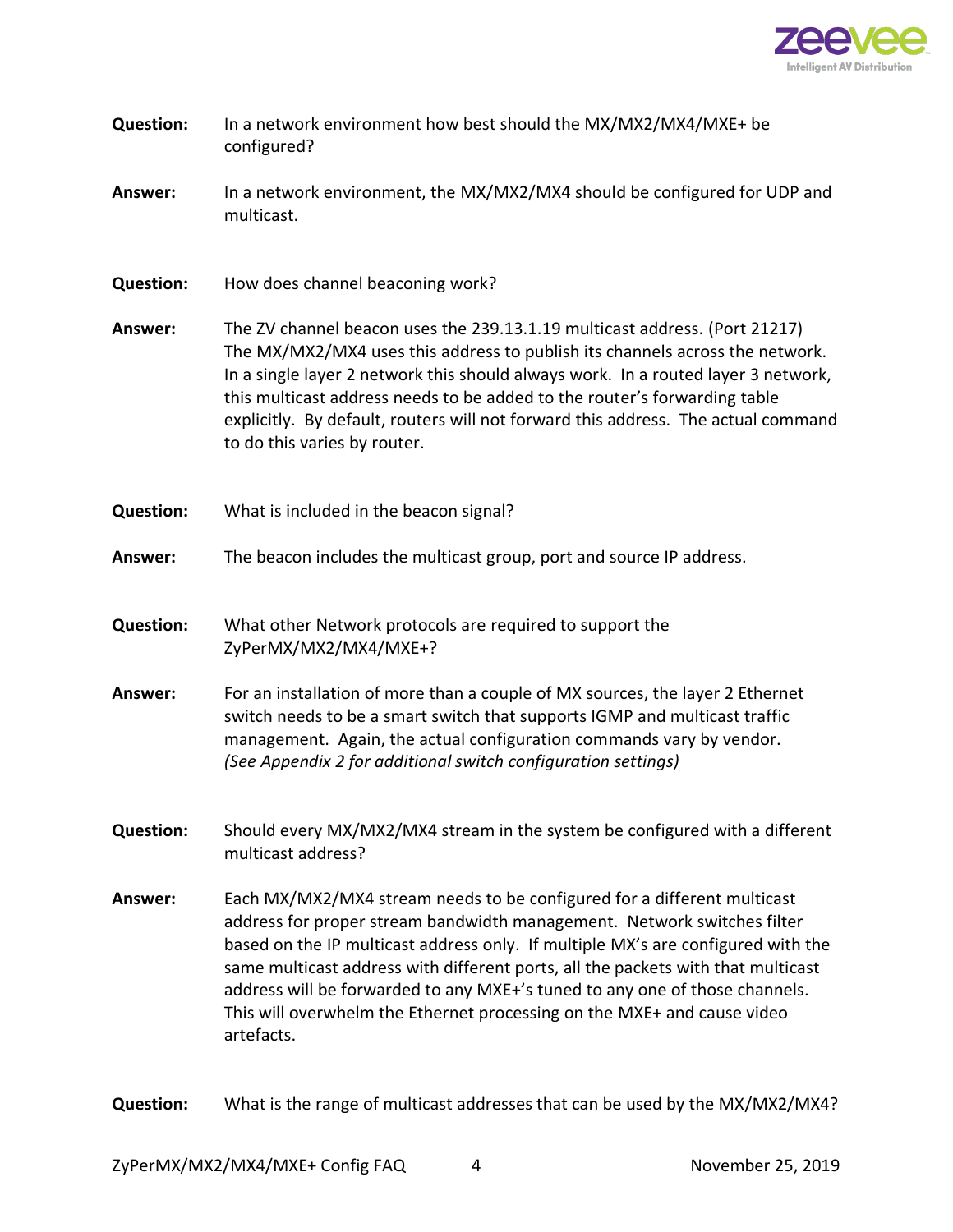

| Answer:          | The full range of multicast addresses is from 224.1.1.1 to 239.255.255.255 |
|------------------|----------------------------------------------------------------------------|
| <b>Question:</b> | What is the maximum Router hop limit or TTL of a multicast stream?         |
| Answer:          | The maximum hop limit is 9. Therefore, the $TTL = 10$ .                    |

#### <span id="page-4-0"></span>Miscellaneous

| <b>Question:</b> | What is the max length of HDMI cable that can be used on the MX/MX2/MX4<br>before it starts to not detect the source?                                                                                                                                |
|------------------|------------------------------------------------------------------------------------------------------------------------------------------------------------------------------------------------------------------------------------------------------|
| Answer:          | This will depend on the quality of the HDMI cable. ZeeVee has verified<br>functionality with HDMI cables up to 25 feet in length.                                                                                                                    |
| <b>Question:</b> | What is the recommended Video Bitrate setting for the ZyPerMX/MX2/MX4<br>when streaming video to MXE+ devices?                                                                                                                                       |
| Answer:          | The recommended Video Bitrate in this case is 6000 Kbit/sec (6 Mbit/sec).<br>Settings higher than this will cause unacceptable video breakup with the MXE+.<br>Note that higher bitrates can be used when streaming to some other video<br>decoders. |
| <b>Question:</b> | Can the ZyPerMX/MX2/MX4 strip out any HDCP encoding?                                                                                                                                                                                                 |
| Answer:          | Yes, the ZyPerMX "Video Mode" can be set to "Test". This will remove any HDCP<br>encoding found in the source video stream. Please contact ZeeVee support for<br>additional information about the ZyPer MX2 and MX4.                                 |
| <b>Question:</b> | Can an external Infrared Receiver be used with the MXE+?                                                                                                                                                                                             |
| Answer:          | Yes, please use the specific model IR Receiver found at the following link:<br>https://www.monoprice.com/product?p_id=8060                                                                                                                           |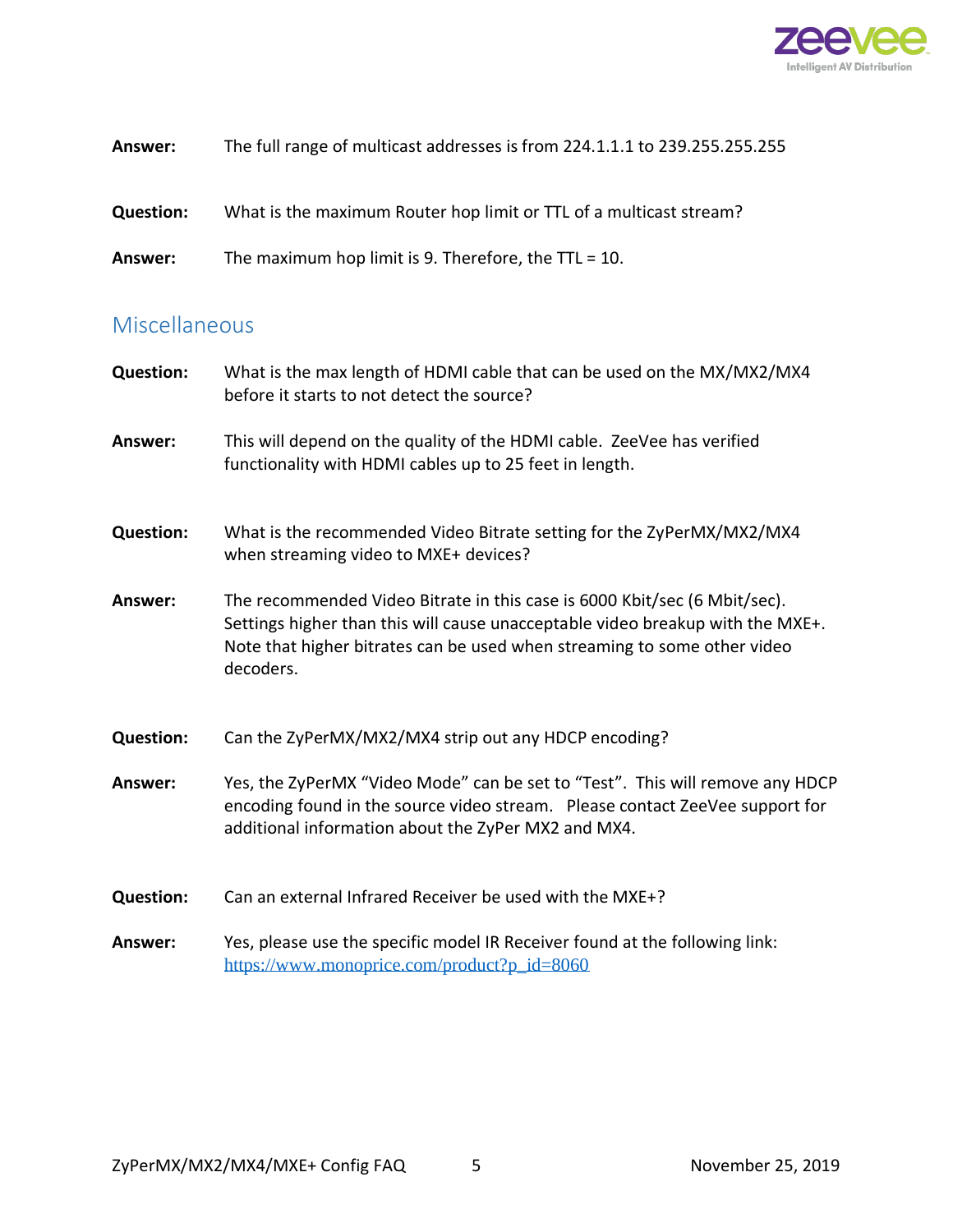

### <span id="page-5-0"></span>Appendix 1: Recommended Switches

The following 1Gbit switches are recommended for use with the ZyPerMX/MX2/MX4/MXE+. Please note this is not an all-inclusive list. There are many other switches available that will function with the ZyPerMX/MX2/MX4/MXE+.

| <b>Manufacturer</b> | Model #        | <b>Number of</b><br><b>1Gbit Ports</b> | <b>Notes</b>                                          |
|---------------------|----------------|----------------------------------------|-------------------------------------------------------|
| Netgear             | M4300-28G      | 24                                     | Includes two 10Gbit RJ45 and two<br>10Gbit SFP+ Ports |
| Netgear             | M4300-52G      | 48                                     | Includes two 10Gbit RJ45 and two<br>10Gbit SFP+ Ports |
| Netgear             | M4300-28G-PoE+ | 24                                     | Supports PoE                                          |
| Netgear             | M4300-52G-PoE+ | 48                                     | <b>Supports PoE</b>                                   |
| Netgear             | S3300-28X      | 24                                     | Includes two 10Gbit RJ45 and two<br>10Gbit SFP+ Ports |
| Netgear             | S3300-52X      | 48                                     | Includes two 10Gbit RJ45 and two<br>10Gbit SFP+ Ports |
| Netgear             | S3300-28X-PoE+ | 24                                     | Supports PoE                                          |
| Netgear             | S3300-52X-PoE+ | 48                                     | Supports PoE                                          |
| Netgear             | <b>GS728TP</b> | 24                                     | <b>Supports PoE</b>                                   |
| Arista              | 7010T-48       | 52                                     | Includes four 10Gbit SFP+ ports                       |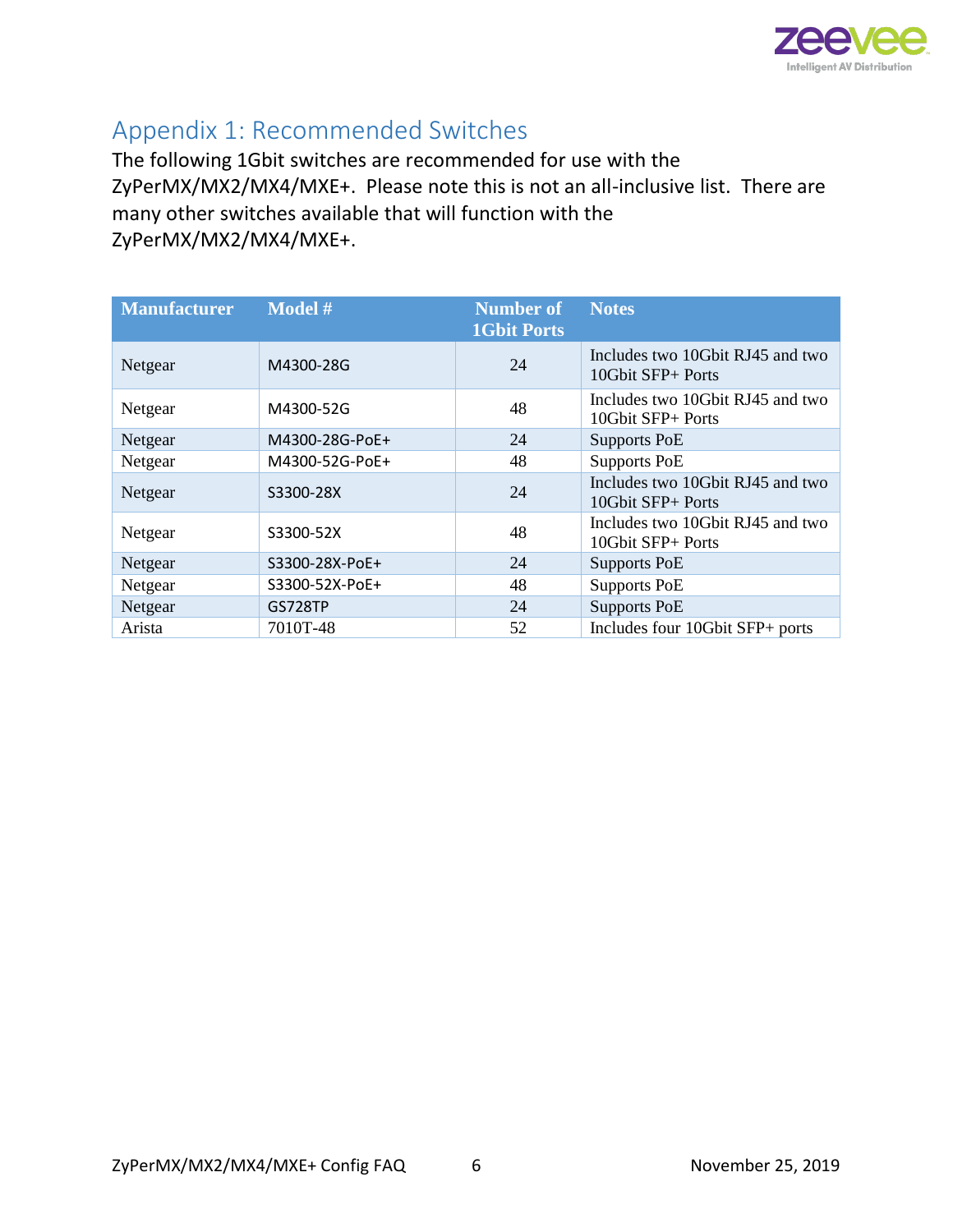

## <span id="page-6-0"></span>Appendix 2: Switch Configuration Options

Some Switches will work directly out of the box with zero configuration required. Nearly all switches however will provide the user some ability to customize the configuration. The list below includes various switch configuration options that ZeeVee has encountered. Look for these or similar options when configuring your switch.

- 1. Enable IGMP Snooping
	- a. Must be enabled
- 2. Enable IGMP Snooping on VLAN used by ZyPerMX
	- a. Must be enabled when all ports default to VLAN used by ZyPerMX
- 3. Filter/Drop unregistered Multicast traffic
	- a. If not applied, the behavior of the switch will be to broadcast multicast packets if the switch has no known destination for that packet.
	- b. Must be enabled if found
- 4. Unregistered Multicast Flooding
	- a. Must be disabled if found
- 5. Filter Unregistered Multicast (different wording than number 4 above)
	- a. Must be enabled if found
- 6. Enable IGMP Query (*Single switch environment only*)
- 7. Enable IGMP Query on VLAN1
- 8. Set IGMP Version to IGMP V2
	- a. Must be set if found
- 9. Enable FASTLEAVE on port X
	- a. Should be enabled, if found
- 10.Enable FASTLEAVE for VLAN1
	- a. Should be enabled if found